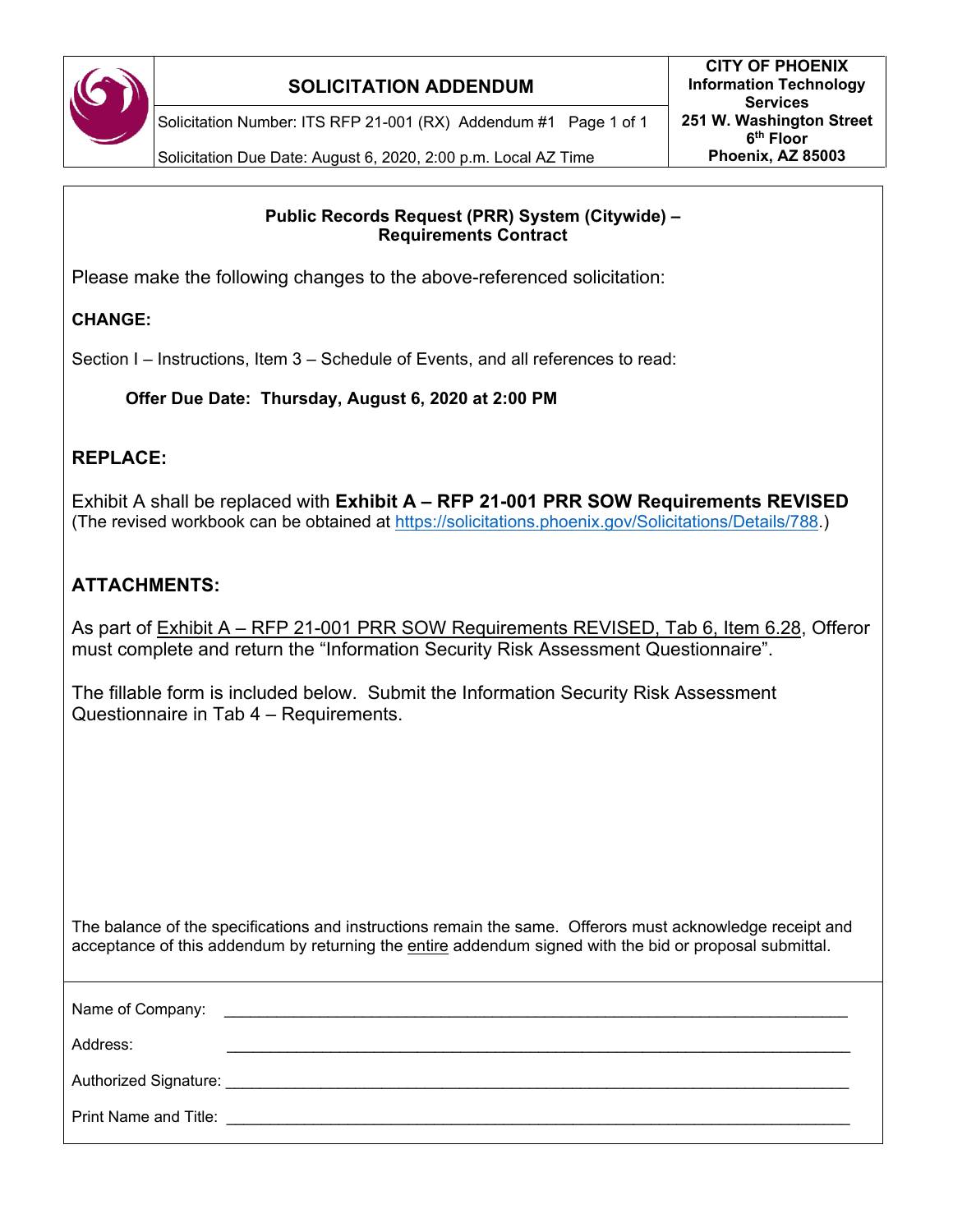|                   | <b>City of Phoenix</b>       |        | <b>INFORMATION SECURITY</b><br><b>RISK ASSESSMENT QUESTIONNAIRE</b>                                                                                   |                      |
|-------------------|------------------------------|--------|-------------------------------------------------------------------------------------------------------------------------------------------------------|----------------------|
|                   |                              |        | (Third-Party Assessment, BIRF Submissions, RFP/RFI Evaluations)                                                                                       |                      |
|                   |                              |        |                                                                                                                                                       | V1.3.                |
|                   |                              |        |                                                                                                                                                       |                      |
|                   |                              |        |                                                                                                                                                       |                      |
|                   |                              |        |                                                                                                                                                       |                      |
|                   |                              |        |                                                                                                                                                       |                      |
|                   |                              |        |                                                                                                                                                       |                      |
|                   |                              |        |                                                                                                                                                       |                      |
|                   |                              |        |                                                                                                                                                       |                      |
|                   |                              |        |                                                                                                                                                       |                      |
|                   |                              |        |                                                                                                                                                       |                      |
|                   |                              |        |                                                                                                                                                       |                      |
|                   |                              |        |                                                                                                                                                       |                      |
|                   |                              |        | Intended Users of the Service/Product (City staff, Contract Staff, Volunteers, Business Partners, Etc.) _______________________________               |                      |
|                   |                              |        |                                                                                                                                                       |                      |
|                   |                              |        | Describe Contracted Servicing Arrangements (onsite support, remote support, temporary access, database management, etc.):                             |                      |
|                   |                              |        |                                                                                                                                                       |                      |
|                   | <b>DATA REQUIREMENTS</b>     |        |                                                                                                                                                       |                      |
|                   |                              |        | (mark a "1" in all boxes applicable for this relationship)                                                                                            |                      |
| Data              |                              |        |                                                                                                                                                       |                      |
| Stored on<br>City | <b>Data Stored</b>           |        |                                                                                                                                                       |                      |
| <b>Servers</b>    | in Cloud                     | Risk   | Data Type (if needed, refer to definitions worksheet tab)                                                                                             | <b>ISPO Comments</b> |
|                   |                              | High   | Protected Health Information (PHI)                                                                                                                    |                      |
|                   |                              | High   | Personally Identifiable Information (PII)                                                                                                             |                      |
|                   |                              | High   | Social Security Numbers (SSN)                                                                                                                         |                      |
|                   |                              | High   | Payment Card Information (PCI)                                                                                                                        |                      |
|                   |                              | High   | Criminal Justice Information (CJI)                                                                                                                    |                      |
|                   |                              | High   | Restricted City Information (RCI)                                                                                                                     |                      |
|                   |                              | Medium | City of Phoenix Staff Working Papers                                                                                                                  |                      |
|                   |                              | Low    | Public Information                                                                                                                                    |                      |
|                   |                              |        |                                                                                                                                                       |                      |
|                   |                              |        | Answer: 0 = Not Applicable, based on service provided                                                                                                 |                      |
|                   | $1 = Yes$<br>$2 =$ Partially |        |                                                                                                                                                       |                      |
|                   | $3 = No$                     |        |                                                                                                                                                       |                      |
|                   |                              |        |                                                                                                                                                       |                      |
|                   |                              |        | Comments: Optional, but may be used to explain answers.                                                                                               |                      |
| <b>Answer</b>     | <b>Comments</b>              |        | A. Cloud Data Security. The vendor(s):                                                                                                                | <b>ISPO Comments</b> |
|                   |                              |        | 1. Will accommodate an onsite visit for a security audit.<br>2. Will store City confidential data (CJI, PCI, PHI, PIII, RCI, etc.) within Continental |                      |
|                   |                              |        | US - including backups.                                                                                                                               |                      |
|                   |                              |        | 3. Application/service is hosted on a certified government cloud (Microsoft Azure,                                                                    |                      |
|                   |                              |        | Amazon AWS GovCloud, etc.)                                                                                                                            |                      |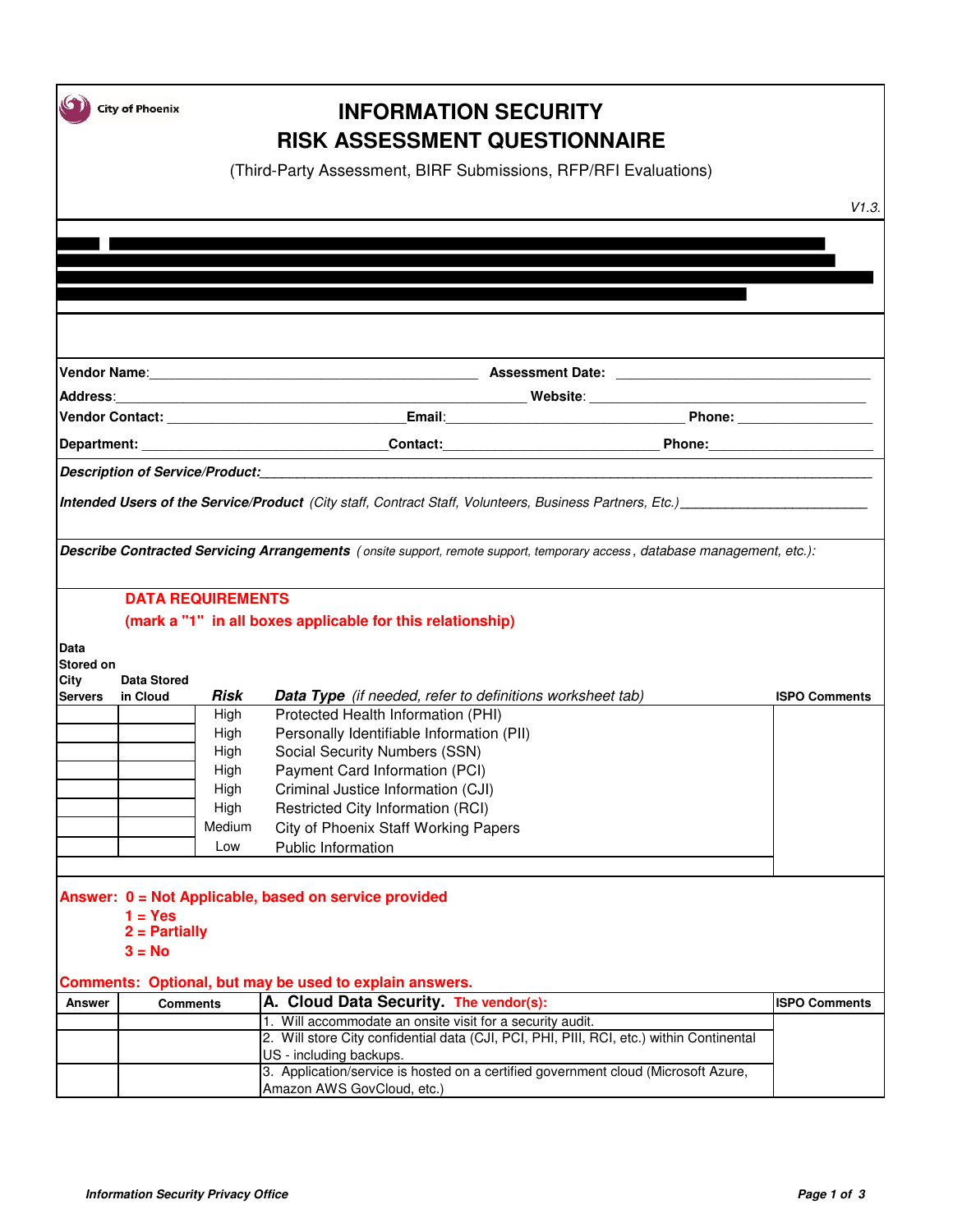|             |                 | 4. Is aware of City requirements for documented cloud exit strategies including                                                               |                      |
|-------------|-----------------|-----------------------------------------------------------------------------------------------------------------------------------------------|----------------------|
|             |                 | recovery/destruction of data and verification by contractor; data ownership, and                                                              |                      |
|             |                 | allotted timeframes for City of Phoenix data to be returned to the City in an approved                                                        |                      |
|             |                 | data format. (These proposals must be vetted by the LAW Department prior to                                                                   |                      |
|             |                 | contract signing.)                                                                                                                            |                      |
|             |                 | 5. Agrees to follow City Data Security and Confidentiality contract clause.                                                                   |                      |
|             |                 | 6. Will provide City with results of a third-party external Information Security                                                              |                      |
|             |                 |                                                                                                                                               |                      |
|             |                 | assessment (SAS-70, SSAE-16/18, penetration test, vulnerability assessment, etc.)                                                             |                      |
|             |                 | other Statement of Controls (SOC) reports.                                                                                                    |                      |
| $\mathbf 0$ |                 | <b>Total Company Controls</b>                                                                                                                 |                      |
| Answer      | <b>Comments</b> | B. Polices, Standards and Procedures. The vendor(s):                                                                                          | <b>ISPO Comments</b> |
|             |                 | 1. Has formal written Information Security Policies.                                                                                          |                      |
|             |                 | 2. Can provide results of a third-party external Information Security assessment                                                              |                      |
|             |                 | (SAS-70, SSAE-16/18, penetration test, vulnerability assessment, etc.).                                                                       |                      |
|             |                 | 3. Has a policy to protect client information against unauthorized access; whether                                                            |                      |
|             |                 | stored, printed, spoken or transmitted.                                                                                                       |                      |
|             |                 | 4. Has a policy that prohibits sharing of individual accounts and passwords.                                                                  |                      |
|             |                 | 5. Performs background checks for individuals handling confidential information.                                                              |                      |
|             |                 | 6. Has termination or job transfer procedures that immediately protect unauthorized                                                           |                      |
|             |                 | access to information.                                                                                                                        |                      |
|             |                 | 7. Has documented change control processes.                                                                                                   |                      |
|             |                 | 8. Requires contractors, subcontractors, vendors, outsourcing ventures, or other                                                              |                      |
|             |                 | external third-party contracts to comply with policies and customer agreements.                                                               |                      |
|             |                 | 9. Implements Information Security awareness training for vendor staff, sub-                                                                  |                      |
|             |                 | contractors.                                                                                                                                  |                      |
| 0           |                 | <b>Total Policy Controls</b>                                                                                                                  |                      |
| Answer      | Comments        | C. Architecture. The vendor(s):                                                                                                               | <b>ISPO Comments</b> |
|             |                 | 1. Will provide a network topology diagram/design.                                                                                            |                      |
|             |                 | 2. Implements network firewall protection, web application firewall protection and                                                            |                      |
|             |                 | host intrusion fire wall protection.                                                                                                          |                      |
|             |                 | 3. Has IDS/IPS technology implemented.                                                                                                        |                      |
|             |                 | 4. Uses DMZ architecture for Internet systems.                                                                                                |                      |
|             |                 | 5. Uses enterprise virus protection on all systems.                                                                                           |                      |
|             |                 | 6. Follows a program of enterprise patch management.                                                                                          |                      |
|             |                 | 7. Ensures that remote access is only possible over secure connections.                                                                       |                      |
|             |                 | 8. Uses separate physical and logical development, test and production                                                                        |                      |
|             |                 | environments and databases.                                                                                                                   |                      |
| $\Omega$    |                 | <b>Total Architecture Controls</b>                                                                                                            |                      |
| Answer      |                 | D. Configurations. The vendor(s):                                                                                                             | <b>ISPO Comments</b> |
|             | <b>Comments</b> |                                                                                                                                               |                      |
|             |                 | 1. Implements encryption for confidential information being transmitted on external or                                                        |                      |
|             |                 | Internet connections with a strength of at least AES 256 bit and uses TLS 1.2.                                                                |                      |
|             |                 | (mandatory for web applications). IPSEC is an option for those providers that support                                                         |                      |
|             |                 | site to site VPN in addition to TLS 1.2.<br>2. Implements encryption for confidential information at rest with a strength of at               |                      |
|             |                 |                                                                                                                                               |                      |
|             |                 | least AES 256 bit.<br>3. For encrypted solutions implements key management including off site storage,                                        |                      |
|             |                 |                                                                                                                                               |                      |
|             |                 | key escrow, etc.                                                                                                                              |                      |
|             |                 | 4. Uses file integrity monitoring software on servers.<br>5. Changes or disables all vendor-supplied default passwords or similar "published" |                      |
|             |                 | access codes for all installed operating systems, database management systems,                                                                |                      |
|             |                 | network devices, application packages, and any other commercially produced IT                                                                 |                      |
|             |                 | products.                                                                                                                                     |                      |
|             |                 |                                                                                                                                               |                      |
|             |                 | 6. Uses passwords that are a minimum of 8 characters, expire at least annually.                                                               |                      |
|             |                 | 7. Sets the account lockout feature for successive failed logon attempts on all                                                               |                      |
|             |                 | system's support computers.                                                                                                                   |                      |
|             |                 | 8. Prohibits split tunneling when connecting to customer networks.                                                                            |                      |
| $\mathbf 0$ |                 | <b>Total Configuration Controls</b>                                                                                                           |                      |
| Answer      | <b>Comments</b> | E. Product Design. The vendor(s):                                                                                                             | <b>ISPO Comments</b> |